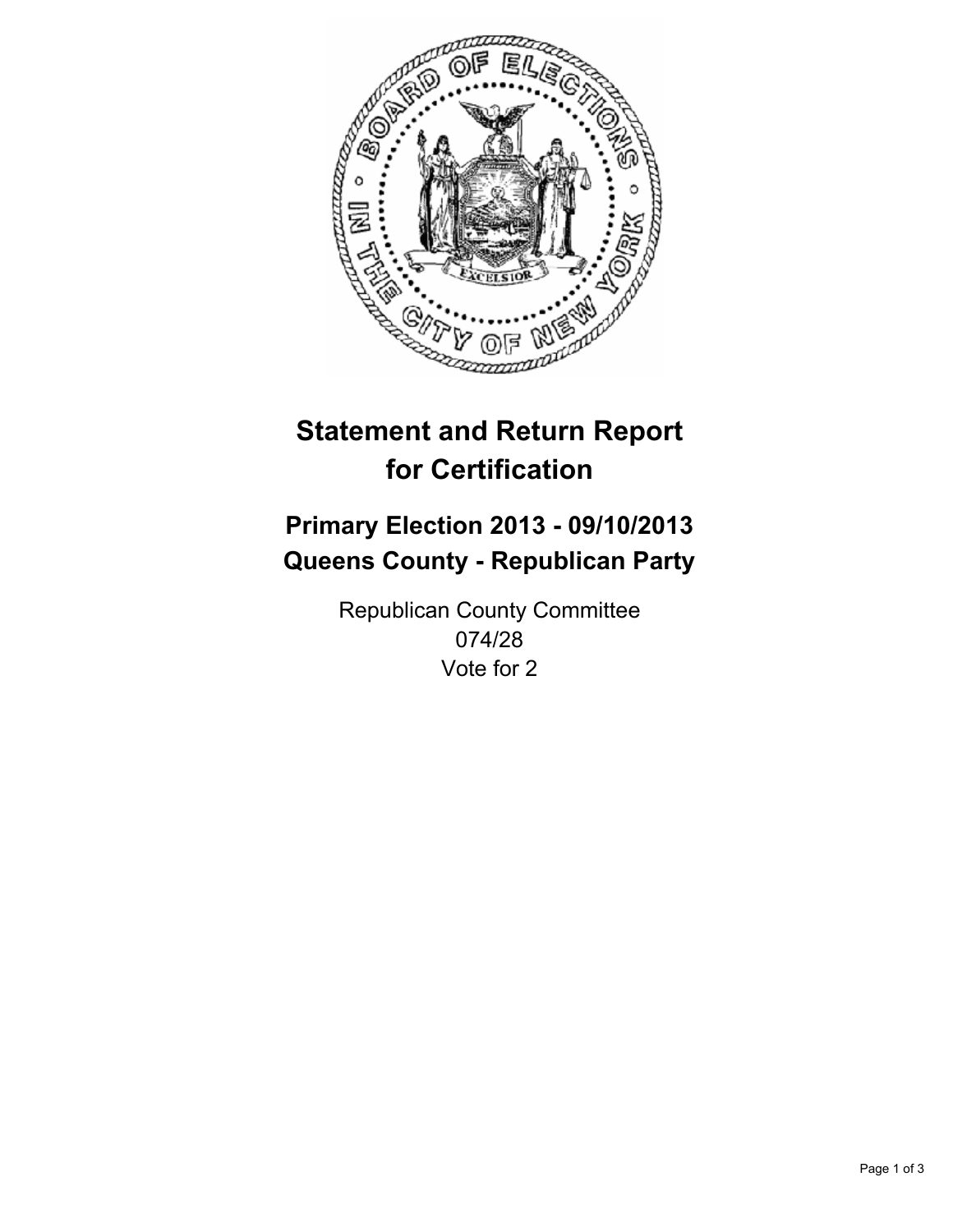

## **Assembly District 28**

| <b>EMERGENCY</b>      | 0        |
|-----------------------|----------|
| ABSENTEE/MILITARY     | 2        |
| <b>FEDERAL</b>        | 0        |
| SPECIAL PRESIDENTIAL  | 0        |
| AFFIDAVIT             | $\Omega$ |
| <b>JUDITH BEDENIK</b> | 19       |
| BEVERLY T. MAGENHEIM  | 20       |
| <b>JENNA ROSEN</b>    | 9        |
| <b>GLENDA KULLER</b>  | 9        |
| <b>Total Votes</b>    | 57       |